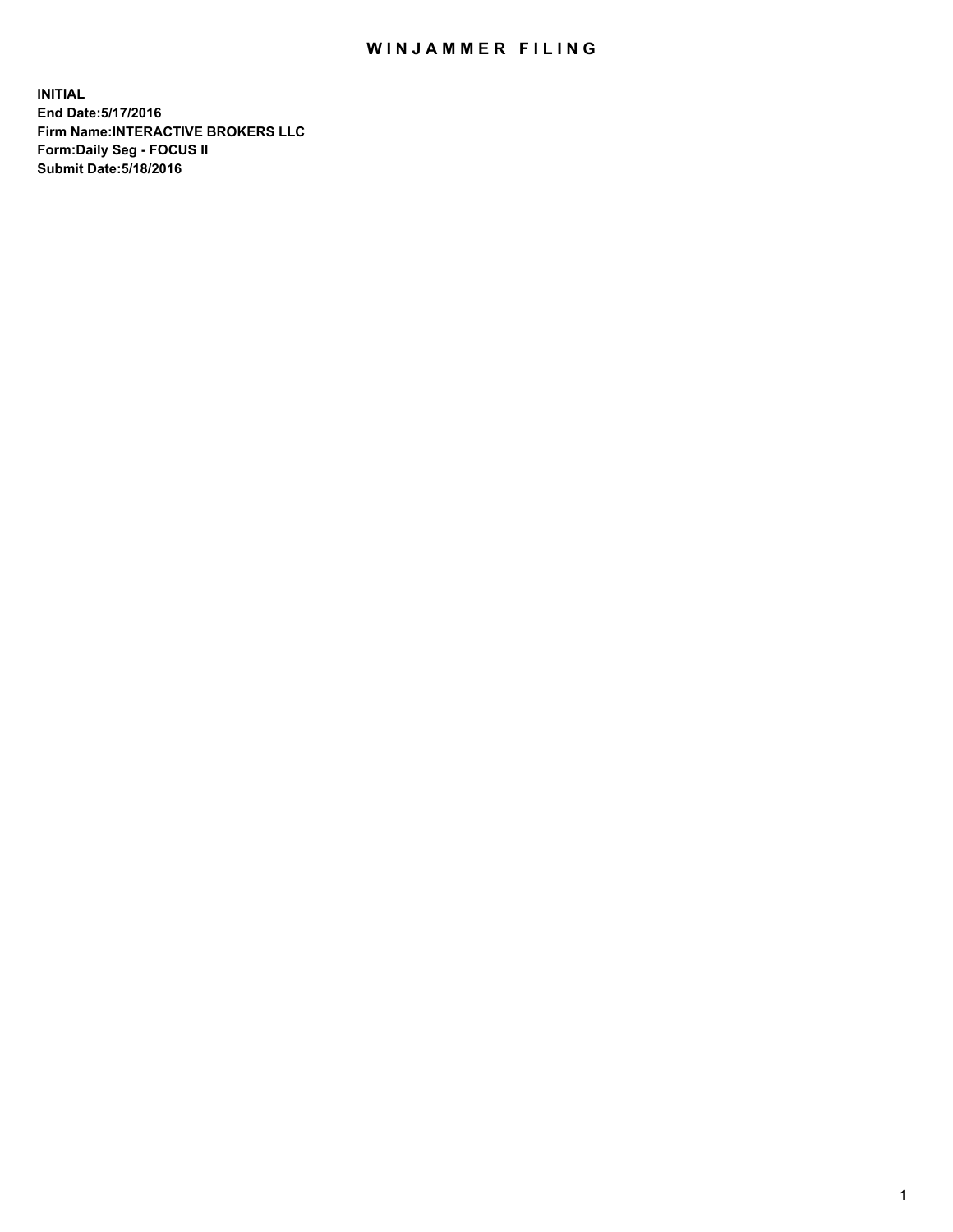## **INITIAL End Date:5/17/2016 Firm Name:INTERACTIVE BROKERS LLC Form:Daily Seg - FOCUS II Submit Date:5/18/2016 Daily Segregation - Cover Page**

| Name of Company<br><b>Contact Name</b><br><b>Contact Phone Number</b><br><b>Contact Email Address</b>                                                                                                                                                                                                                          | <b>INTERACTIVE BROKERS LLC</b><br><b>Alex Parker</b><br>203-618-7738<br>aparker@interactivebrokers.com |
|--------------------------------------------------------------------------------------------------------------------------------------------------------------------------------------------------------------------------------------------------------------------------------------------------------------------------------|--------------------------------------------------------------------------------------------------------|
| FCM's Customer Segregated Funds Residual Interest Target (choose one):<br>a. Minimum dollar amount: ; or<br>b. Minimum percentage of customer segregated funds required:%; or<br>c. Dollar amount range between: and; or<br>d. Percentage range of customer segregated funds required between:% and%.                          | <u>0</u><br>155,000,000 245,000,000<br><u>0 0</u>                                                      |
| FCM's Customer Secured Amount Funds Residual Interest Target (choose one):<br>a. Minimum dollar amount: ; or<br>b. Minimum percentage of customer secured funds required:% ; or<br>c. Dollar amount range between: and; or<br>d. Percentage range of customer secured funds required between:% and%.                           | <u>0</u><br>80,000,000 120,000,000<br><u>0 0</u>                                                       |
| FCM's Cleared Swaps Customer Collateral Residual Interest Target (choose one):<br>a. Minimum dollar amount: ; or<br>b. Minimum percentage of cleared swaps customer collateral required:% ; or<br>c. Dollar amount range between: and; or<br>d. Percentage range of cleared swaps customer collateral required between:% and%. | <u>0</u><br>0 <sub>0</sub><br>0 <sub>0</sub>                                                           |

Attach supporting documents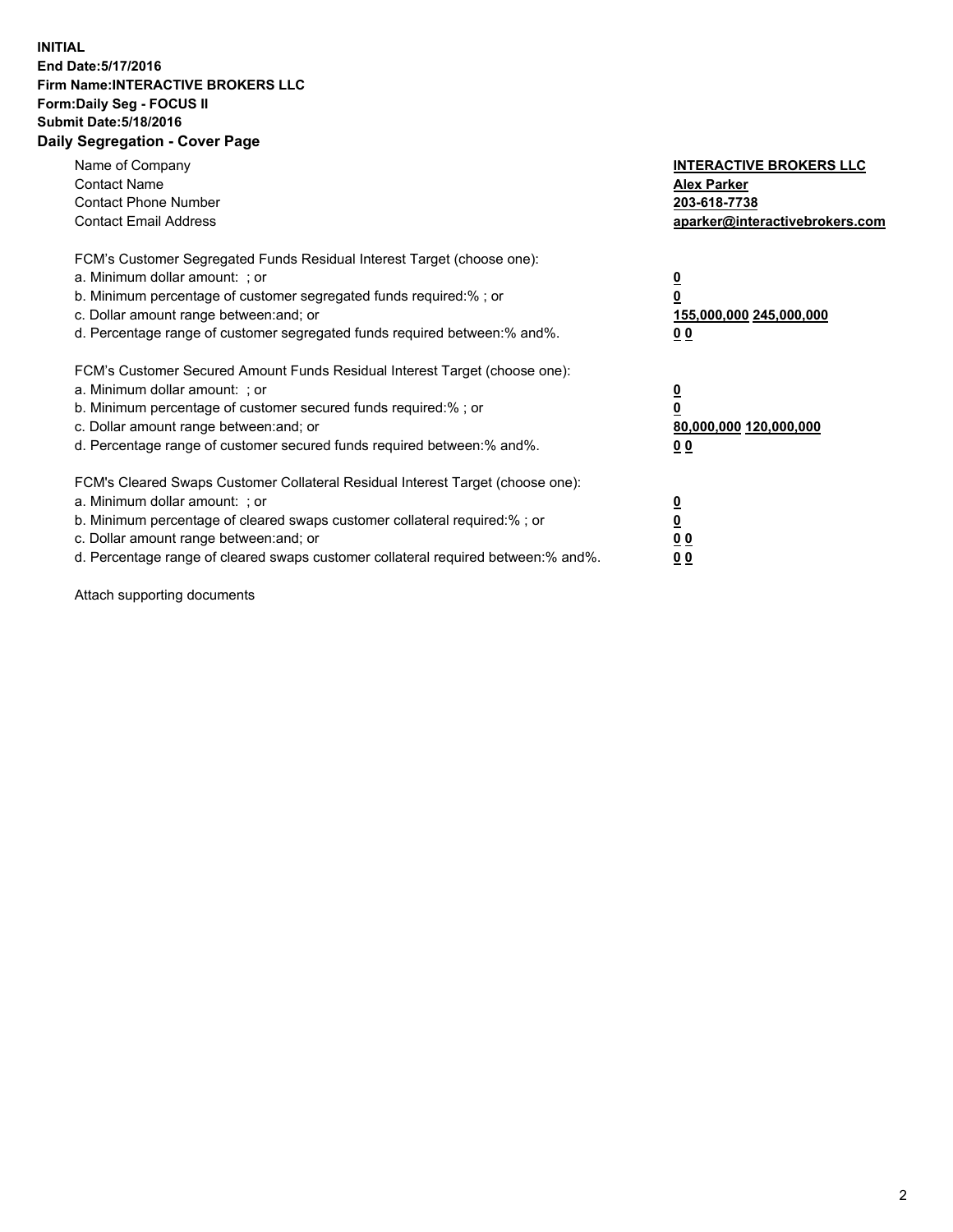## **INITIAL End Date:5/17/2016 Firm Name:INTERACTIVE BROKERS LLC Form:Daily Seg - FOCUS II Submit Date:5/18/2016 Daily Segregation - Secured Amounts**

|     | Foreign Futures and Foreign Options Secured Amounts                                         |                                  |
|-----|---------------------------------------------------------------------------------------------|----------------------------------|
|     | Amount required to be set aside pursuant to law, rule or regulation of a foreign            | $0$ [7305]                       |
|     | government or a rule of a self-regulatory organization authorized thereunder                |                                  |
| 1.  | Net ledger balance - Foreign Futures and Foreign Option Trading - All Customers             |                                  |
|     | A. Cash                                                                                     | 287,478,677 [7315]               |
|     | B. Securities (at market)                                                                   | $0$ [7317]                       |
| 2.  | Net unrealized profit (loss) in open futures contracts traded on a foreign board of trade   | 6,295,117 [7325]                 |
| 3.  | Exchange traded options                                                                     |                                  |
|     | a. Market value of open option contracts purchased on a foreign board of trade              | 35,158 [7335]                    |
|     | b. Market value of open contracts granted (sold) on a foreign board of trade                | -38,490 [7337]                   |
| 4.  | Net equity (deficit) (add lines 1.2. and 3.)                                                | 293,770,462 [7345]               |
| 5.  | Account liquidating to a deficit and account with a debit balances - gross amount           | <b>72,555</b> [7351]             |
|     | Less: amount offset by customer owned securities                                            | 0 [7352] 72,555 [7354]           |
| 6.  | Amount required to be set aside as the secured amount - Net Liquidating Equity              | 293,843,017 [7355]               |
|     | Method (add lines 4 and 5)                                                                  |                                  |
| 7.  | Greater of amount required to be set aside pursuant to foreign jurisdiction (above) or line | 293,843,017 [7360]               |
|     | 6.                                                                                          |                                  |
|     | FUNDS DEPOSITED IN SEPARATE REGULATION 30.7 ACCOUNTS                                        |                                  |
| 1.  | Cash in banks                                                                               |                                  |
|     | A. Banks located in the United States                                                       | $Q$ [7500]                       |
|     | B. Other banks qualified under Regulation 30.7                                              | 0 [7520] 0 [7530]                |
| 2.  | Securities                                                                                  |                                  |
|     | A. In safekeeping with banks located in the United States                                   |                                  |
|     |                                                                                             | 344,119,997 [7540]               |
| 3.  | B. In safekeeping with other banks qualified under Regulation 30.7                          | 0 [7560] 344,119,997 [7570]      |
|     | Equities with registered futures commission merchants                                       |                                  |
|     | A. Cash                                                                                     | $0$ [7580]                       |
|     | <b>B.</b> Securities                                                                        | $0$ [7590]                       |
|     | C. Unrealized gain (loss) on open futures contracts                                         | $0$ [7600]                       |
|     | D. Value of long option contracts                                                           | $0$ [7610]                       |
|     | E. Value of short option contracts                                                          | 0 [7615] 0 [7620]                |
| 4.  | Amounts held by clearing organizations of foreign boards of trade                           |                                  |
|     | A. Cash                                                                                     | $0$ [7640]                       |
|     | <b>B.</b> Securities                                                                        | $0$ [7650]                       |
|     | C. Amount due to (from) clearing organization - daily variation                             | $0$ [7660]                       |
|     | D. Value of long option contracts                                                           | $0$ [7670]                       |
|     | E. Value of short option contracts                                                          | 0 [7675] 0 [7680]                |
| 5.  | Amounts held by members of foreign boards of trade                                          |                                  |
|     | A. Cash                                                                                     | 62,845,476 [7700]                |
|     | <b>B.</b> Securities                                                                        | 1,796,573 [7710]                 |
|     | C. Unrealized gain (loss) on open futures contracts                                         | $0$ [7720]                       |
|     | D. Value of long option contracts                                                           | 35,158 [7730]                    |
|     | E. Value of short option contracts                                                          | -38,490 [7735] 64,638,717 [7740] |
| 6.  | Amounts with other depositories designated by a foreign board of trade                      | $0$ [7760]                       |
| 7.  | Segregated funds on hand                                                                    | $0$ [7765]                       |
| 8.  | Total funds in separate section 30.7 accounts                                               | 408,758,714 [7770]               |
| 9.  | Excess (deficiency) Set Aside for Secured Amount (subtract line 7 Secured Statement         | 114,915,697 [7380]               |
|     | Page 1 from Line 8)                                                                         |                                  |
| 10. | Management Target Amount for Excess funds in separate section 30.7 accounts                 | 80,000,000 [7780]                |
| 11. | Excess (deficiency) funds in separate 30.7 accounts over (under) Management Target          | 34,915,697 [7785]                |
|     |                                                                                             |                                  |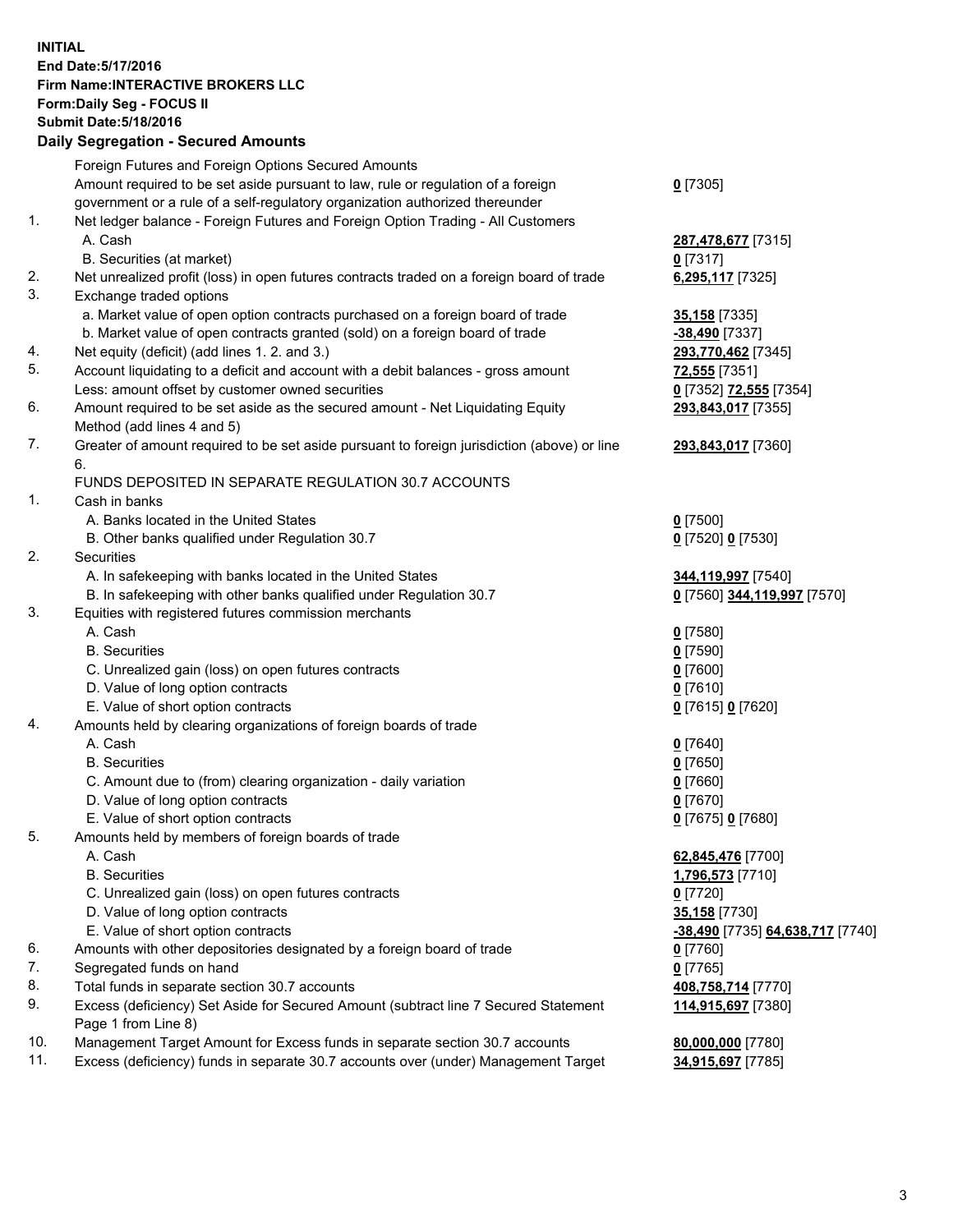**INITIAL End Date:5/17/2016 Firm Name:INTERACTIVE BROKERS LLC Form:Daily Seg - FOCUS II Submit Date:5/18/2016 Daily Segregation - Segregation Statement** SEGREGATION REQUIREMENTS(Section 4d(2) of the CEAct) 1. Net ledger balance A. Cash **2,782,785,252** [7010] B. Securities (at market) **0** [7020] 2. Net unrealized profit (loss) in open futures contracts traded on a contract market **46,809,641** [7030] 3. Exchange traded options A. Add market value of open option contracts purchased on a contract market **158,328,298** [7032] B. Deduct market value of open option contracts granted (sold) on a contract market **-214,862,267** [7033] 4. Net equity (deficit) (add lines 1, 2 and 3) **2,773,060,924** [7040] 5. Accounts liquidating to a deficit and accounts with debit balances - gross amount **73,038** [7045] Less: amount offset by customer securities **0** [7047] **73,038** [7050] 6. Amount required to be segregated (add lines 4 and 5) **2,773,133,962** [7060] FUNDS IN SEGREGATED ACCOUNTS 7. Deposited in segregated funds bank accounts A. Cash **186,208,597** [7070] B. Securities representing investments of customers' funds (at market) **1,756,121,416** [7080] C. Securities held for particular customers or option customers in lieu of cash (at market) **0** [7090] 8. Margins on deposit with derivatives clearing organizations of contract markets A. Cash **211,805,176** [7100] B. Securities representing investments of customers' funds (at market) **873,168,615** [7110] C. Securities held for particular customers or option customers in lieu of cash (at market) **0** [7120] 9. Net settlement from (to) derivatives clearing organizations of contract markets **13,565,487** [7130] 10. Exchange traded options A. Value of open long option contracts **158,324,862** [7132] B. Value of open short option contracts **-214,858,736** [7133] 11. Net equities with other FCMs A. Net liquidating equity **0** [7140] B. Securities representing investments of customers' funds (at market) **0** [7160] C. Securities held for particular customers or option customers in lieu of cash (at market) **0** [7170] 12. Segregated funds on hand **0** [7150] 13. Total amount in segregation (add lines 7 through 12) **2,984,335,417** [7180] 14. Excess (deficiency) funds in segregation (subtract line 6 from line 13) **211,201,455** [7190] 15. Management Target Amount for Excess funds in segregation **155,000,000** [7194] 16. Excess (deficiency) funds in segregation over (under) Management Target Amount Excess **56,201,455** [7198]